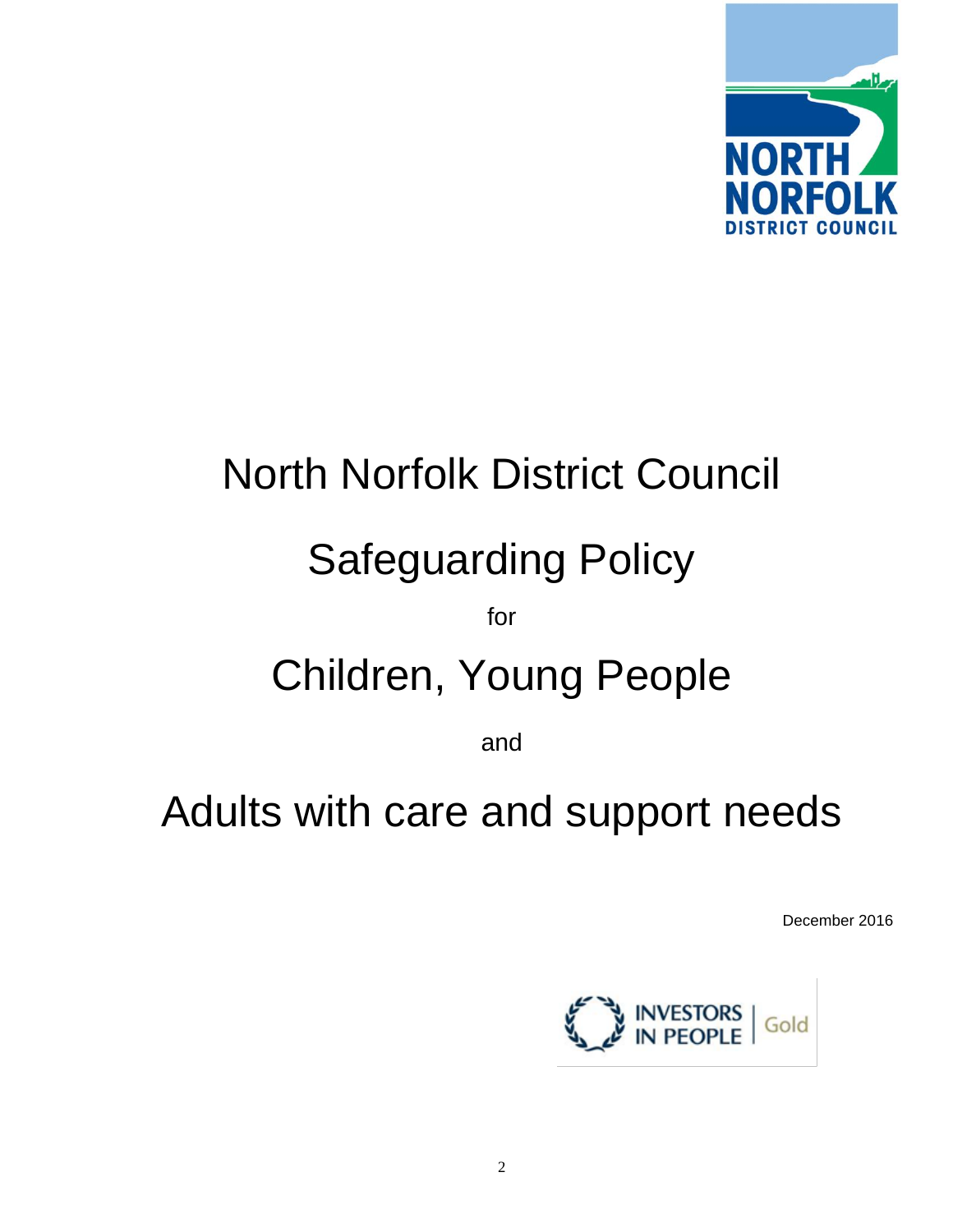## **Contents**

- 1. Introduction
- 2. Safeguarding legislation
- 3. Housing and Licencing Safeguarding Responsibilities
- 3.1 Homelessness
- 4. Licensing
- 5. Policy Statement
- 6. Definitions
- 7. Safeguarding Themes
- Abuse and Neglect
- Domestic Violence and Abuse
- Honour Based Abuse
- **•** Female Genital Mutilation
- Forced Marriage
- Sexual Exploitation and Grooming
- Prevent
- Modern Slavery
- Self neglect and Hoarding
- 8. Responding to safeguarding concerns, allegations and disclosures
- 9. Specific Response Procedures
- 9.1 Responding to a child, young person or adult with needs for care and support disclosing a Safeguarding concern or making an allegation of abuse
- 9.2 Responding to safeguarding allegations or concerns involving an employee, elected Member, contractor or any other person.
- 9.3 Local Authority Designated Officer (LADO)
- 10. Confidentiality
- 11. Recruitment and employment of officers and contracted services
- 11.1 Use of contractors
- 12. Good practice for officers and elected Members
- 13. Guidance of use of photographic and video equipment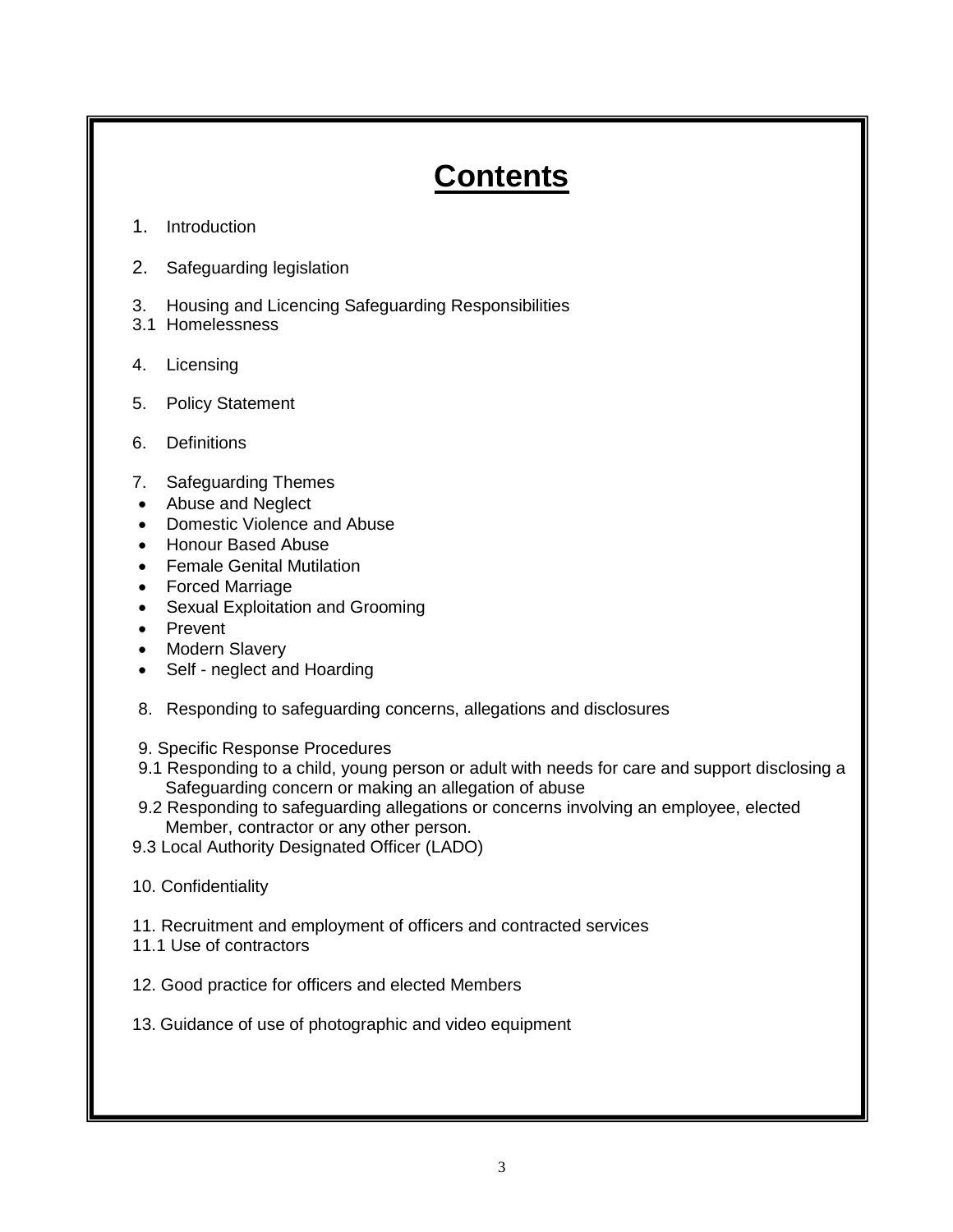## **Appendices**

Appendix A – Legislation and Guidance

- Appendix B Useful Contacts
- Appendix C Parental Consent Form Events and Activities
- Appendix D Consent Form for the use of Cameras and other Image Recorders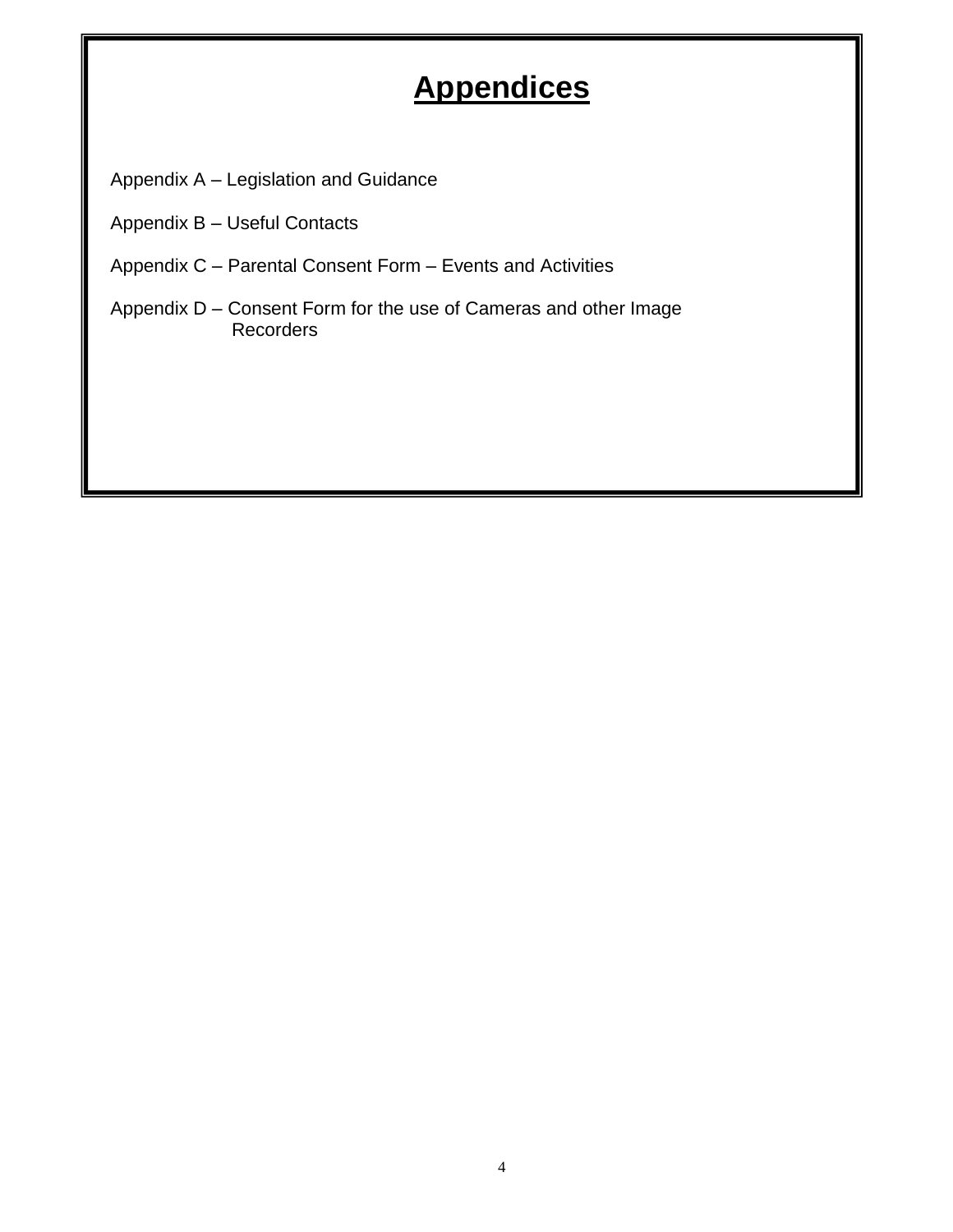#### **1. Introduction**

Safeguarding is a term which is broader than child and adult protection. It relates to actions taken to promote the welfare and the protection from abuse, neglect and exploitation of all children, young people and adults with needs for care and support (vulnerable adults) irrespective of age, gender, religion or belief, race, class, culture, ethnicity or sexual orientation.

North Norfolk District Council (NNDC) is not a direct provider of social care services for children or adults with needs for care and support. However, the Council is committed to fulfilling its legal and moral duty to safeguard children, young people and adults with needs for care and support from harm and abuse.

NNDC's Head of Paid Service has overall accountability for ensuring that the Council fulfils its safeguarding duties responsibilities. Specific responsibility is for ensuring NNDC meets its legal and moral safeguarding duties is delegated to Designated Child Protection Officers however NNDC recognises that safeguarding is the corporate responsibility of every employee, elected Members, organisations and contractors who work for or provide services on behalf of NNDC.

#### **2. Safeguarding Legislation**

The requirement and generic safeguarding duties for NNDC as a local authority are identified within the following legislation:

- **The Children Act 2004** Section 11: Provide Arrangements to safeguard and promote welfare. Further information can be found in the government document **Working Together to Safeguard Children 2015**
- **The Care Act 2014**  Promote that individual's wellbeing including Protection from abuse and neglect.
- **PREVENT** duty under **The Counter Terrorism and Security Act 2015** Section 26: A specified authority must have due regard to the need to prevent people from being drawn into terrorism.
- **The Equality Act 2010 – Public Sector Equality Duty**: To have due regard to the need to:
- 1. Eliminate unlawful discrimination, harassment and victimisation and other conduct prohibited by the Act.
- 2. Advance equality of opportunity between people who share a relevant protected characteristic and people who do not share it
- 3. Foster good relations between people who share and relevant protected characteristic and those who do not share it. The nine protected characteristics covered by the act are; Age, Disability, Gender

reassignment, Pregnancy and Maternity, Race, Religion or Belief, Sex and Sexual Orientation, Marriage and Civil Partnership.

- The Modern Slavery Act 2015: A local authority is required to notify the government where they have reasonable grounds to believe that a person may be a victim of slavery or human trafficking.
- **Mandatory reporting duty for Female Genital Mutilation (FGM)** under **The Serious Crime Act 2015**: The duty applies to healthcare, social work or teaching professionals but the legislation states that non-regulated practitioners also have a responsibility to take appropriate safeguarding action in relation to any identified or suspected case of FGM, in line with wider safeguarding frameworks.

To fulfil these generic duties NNDC works in partnership with other statutory and voluntary organisations involved in the protection of children and adults with needs for care and support to promote safeguarding and protect them against abuse, neglect and exploitation. NNDC officers attend multi organisational thematic and geographic Safeguarding Groups for both children and adults with needs for care and support. Safeguarding legislation and representation on these groups helps shape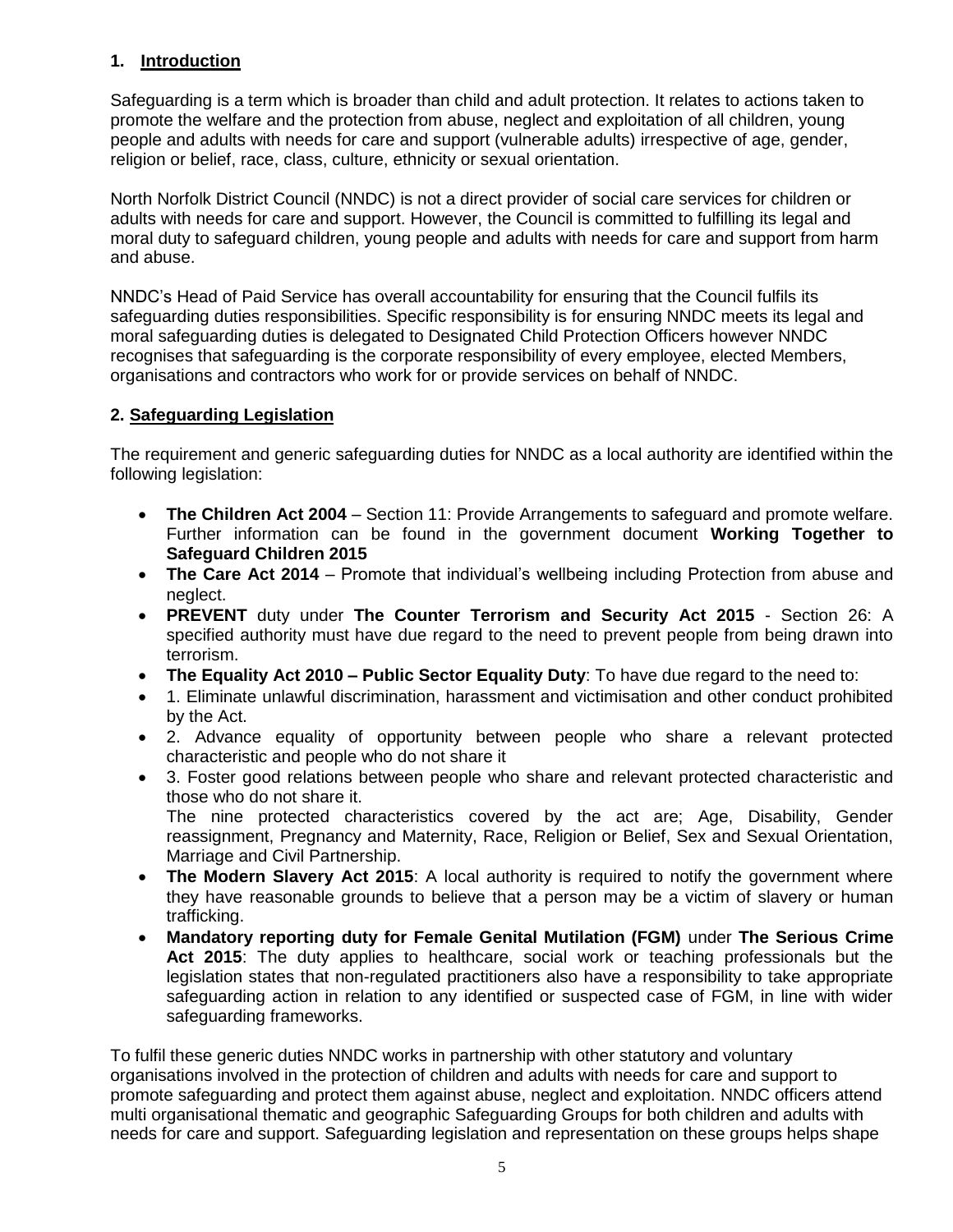and inform NNDC's response to Safeguarding. NNDC also works with the North Norfolk Early Help Hub based at the District Council offices in Cromer. It offers a venue and the opportunity for statutory and voluntary organisations that support people of all ages to work together and share knowledge, get advice and information or make referrals for support to other organisations.

#### **3. Housing and Licencing Safeguarding Responsibilities**

NNDC also has specific safeguarding duties in relation to:

#### **3.1 Homelessness**

North Norfolk District Council has a legal duty to provide temporary accommodation to individuals whose status and circumstances meet certain criteria as defined by statute. In addition to the responding to safeguarding concerns, allegations and disclosures identified in Section 7, NNDC officers may need to make a safeguarding referral in the following circumstances:

#### Homeless 16 – 17 year olds

A 16 or 17 year old may be referred to the MASH for assessment to determine if they are a child in need with a duty owed to them by Norfolk County Council.

#### Intentionally homeless household with children

If a household with children is found to be intentionally homeless, a referral will be sent to the MASH so they can ascertain whether a duty is owed under the Children Act 1989.

#### **4. Licensing**

North Norfolk District Council is responsible for carrying out a range of licencing functions. Protection from harm is a licensing objective that the Council is legally obliged to consider as part of its licensing function particularly when licensing premises under the licensing Act 2003 or the Gambling Act 2005.

#### **5. Policy Statement**

This overarching Safeguarding Policy which covers children, young people and adults with needs for care and support aims to ensure that a consistent approach to safeguarding, the implementation of safeguarding policies and procedures and the dissemination of learning from relevant external Domestic Homicide and Serious Case Reviews is embedded across NNDC. The processes and procedures identified within the policy apply to all staff, elected Members and organisations or contractors working for or on behalf of NNDC.

NNDC will achieve this by ensuring:

- The views of children, young people and adults with needs for care and support are respected and listened to.
- The implementation of "Safer Recruitment Procedures" such as the Norfolk Safeguarding Children's Board Recruitment Guidance 2013 to prevent unsuitable people from working with children, young people and adults with needs for care and support.
- Safeguarding forms part of the new officer and Member induction process.
- Employees in job roles which have been identified as having direct contact with children, young people and adults with needs for care and support will be subject to the appropriate level Disclosure and Barring Service (DBS) checks.
- Safeguarding training appropriate to the level of involvement with children, young people and adults with needs for care and support will be available to all employees.
- Officers and elected Members are aware of their responsibilities in relation to safeguarding and how to access the Safeguarding Policy.
- Implementation of effective procedures for recording, reporting and monitoring any safeguarding concerns, incidents or suspicions of abuse.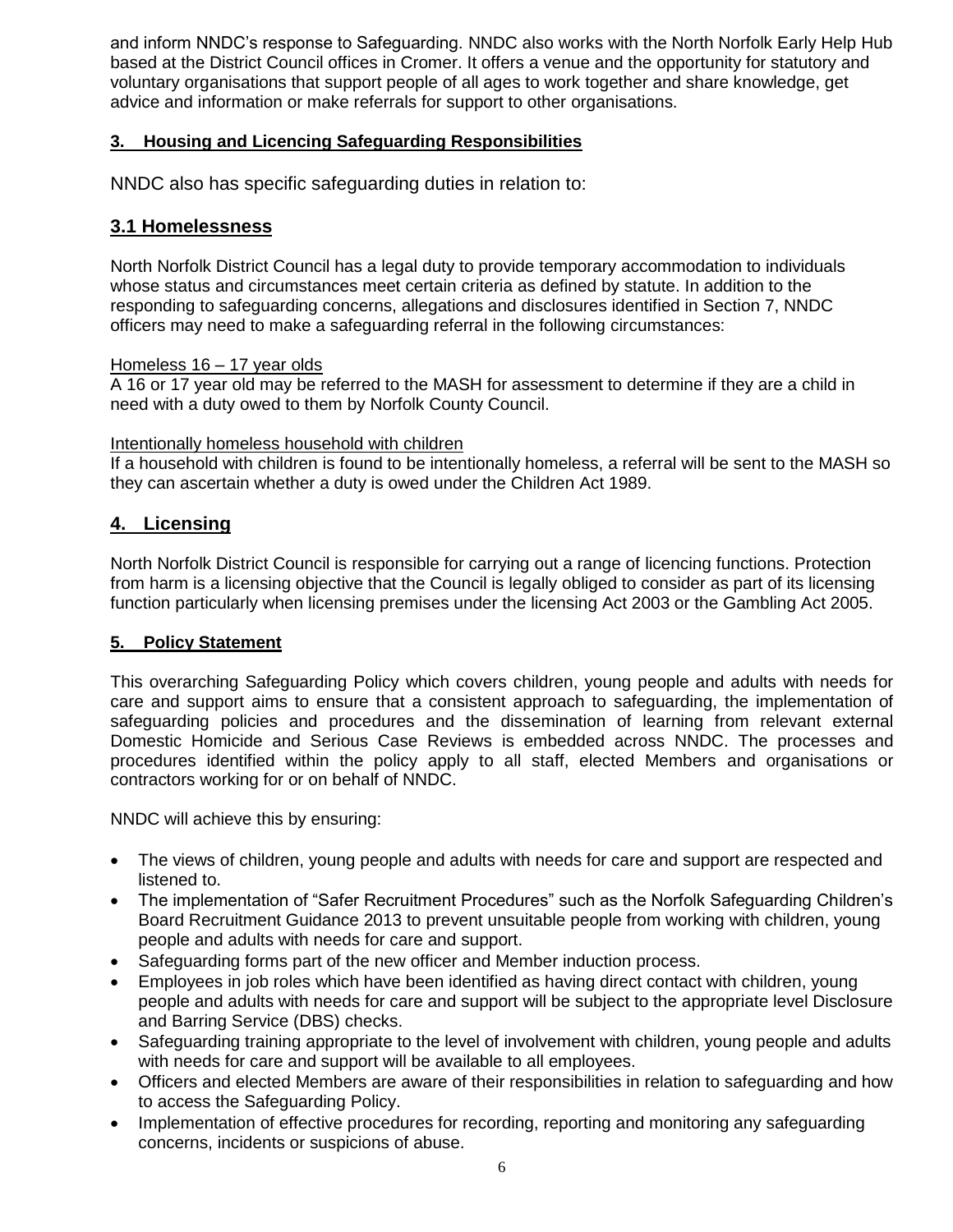- Any safeguarding concerns raised by an employee, Member, contractor, member of the public, child, young person or adult with needs for care and support will be responded to and dealt with appropriately and sensitively.
- The promotion of a safe and healthy environment within all our services, avoiding situations where abuse or allegations of abuse may occur.
- Safeguarding allegations regarding officers, Members or contractors are dealt with appropriately and sensitively through the implementation of formal appropriate procedures and processes.
- Appropriate safeguarding governance arrangements including the identification of a designated safeguarding officer.
- Reporting mechanisms to disseminate safeguarding information appropriately throughout NNDC.
- Appropriate engagement with the Norfolk Safeguarding Children Board (NSCB), sub groups and relevant partner agencies.
- The Safeguarding Policy will be regularly reviewed to ensure it reflects changes in safeguarding legislation, duties and responsibilities.

#### **6. Definitions**

•The term children or young people is used to refer to anyone under the age of 18 years (including unborn babies).

•The term adult with needs for care and support is used to refer to anyone over the age of 18 years who by reason of disability, age or illness; is or may be unable to take care of or protect themselves against abuse, neglect, harm or exploitation.

•The term parent is used as a generic term to represent parents, carers and guardians.

•The term staff. Members and contractors is used to refer to employees, seasonal or temporary workers, Councillors, contractors and anyone working on behalf of and/or representing the Council.

#### **7. Safeguarding Themes**

There are many different types of abuse, neglect and exploitation which would give rise to a safeguarding concern for children, young people or adults with needs for care and support. These include:

#### **Abuse and Neglect**

Abuse and neglect may occur when a person(s) intentionally or unintentionally inflicts harm or fails to prevent harm. Abuse and neglect can occur within a family or a community or institutional setting. Children, young people and adults with needs for care and support are more likely to be abused or neglected by someone known to them.

#### Main Forms of Abuse

There are seven main forms of abuse:

- Physical Abuse physical harm or injury caused by hitting, shaking, throwing, poisoning, burning, scalding, drowning, suffocating or deliberately causing a person to become ill. Physical abuse can be a deliberate act or can be caused by omission or a failure to protect.
- Emotional Abuse persistent, emotional ill treatment that causes severe and persistent adverse effects on emotional development. A person could feel frightened in case they did something perceived to be wrong or be made to believe that they are useless, worthless, unloved or inadequate. It may feature the imposition of age or developmentally inappropriate expectations.
- Sexual Abuse involves forcing a person to take part in sexual activities, whether or not they are aware of, or consent to, what is happening. The activities may involve physical contact, such as fondling. Sexual abuse can also include non-contact activities, such as involving children or young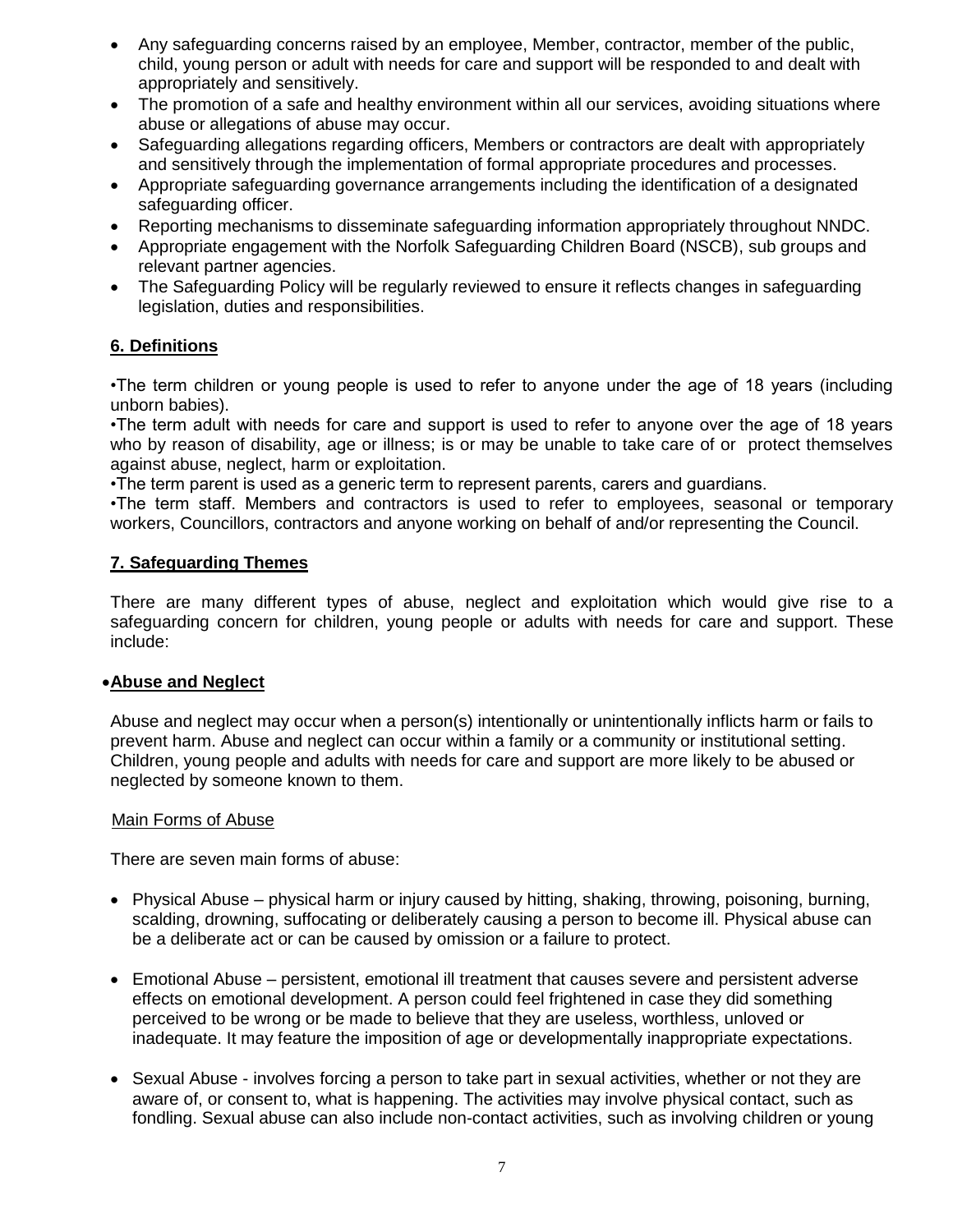people in looking at, or in the production of, pornographic material or watching sexual activities, or encouraging children or young people to behave in sexually inappropriate ways.

• Neglect - persistent failure to meet a person's basic physical, psychological or emotional needs, likely to result in the serious impairment of their health or development.

Listed below are some physical signs and behavioural indicators that **may** be seen in people who are being physically, emotionally or sexually abused or neglected.

Some children, young people or adults with needs for care and support will exhibit some of these signs and indicators at some time, and the presence of one or more should not be taken as proof that abuse is occurring.

| <b>PHYSICAL ABUSE</b>                                                                                                                                                                                                                                                                                                                                                                                              |                                                                                                                                                                                                                                                                                                                                                                                                                                                                                                                                                        |  |  |  |
|--------------------------------------------------------------------------------------------------------------------------------------------------------------------------------------------------------------------------------------------------------------------------------------------------------------------------------------------------------------------------------------------------------------------|--------------------------------------------------------------------------------------------------------------------------------------------------------------------------------------------------------------------------------------------------------------------------------------------------------------------------------------------------------------------------------------------------------------------------------------------------------------------------------------------------------------------------------------------------------|--|--|--|
| <b>Physical Signs</b>                                                                                                                                                                                                                                                                                                                                                                                              | <b>Behavioural Indicators</b>                                                                                                                                                                                                                                                                                                                                                                                                                                                                                                                          |  |  |  |
| Unexplained bruising, marks or injuries on<br>any part of the body where accidents are<br>unlikely such as thighs, back, abdomen<br>Bruises which reflect hand marks,<br>٠<br>fingertips (from slapping or pinching) or<br>from an object<br>Cigarette burns<br><b>Bite marks</b><br>Broken bones<br>Scalds and burns<br><b>Bald patches</b><br>Untreated or inadequately treated injuries<br>Retinal haemorrhages | Fear of suspected abuser being<br>$\bullet$<br>approached for an explanation<br>Aggressive behaviour or severe temper<br>$\bullet$<br>outbursts<br>Flinching when approached or touched<br>$\bullet$<br>Reluctance to get changed, for example<br>$\bullet$<br>wearing long sleeves in hot weather<br>Depression<br>$\bullet$<br>Withdrawn behaviour<br>$\bullet$<br>Running away from home<br>$\bullet$<br>Fear of medical help or examination<br>$\bullet$<br>Self - destructive tendencies<br>$\bullet$<br>Admitting that they are punished but the |  |  |  |
| Fractured ribs                                                                                                                                                                                                                                                                                                                                                                                                     | $\bullet$<br>punishment is excessive                                                                                                                                                                                                                                                                                                                                                                                                                                                                                                                   |  |  |  |
| Injuries on people from ethnic minorities<br>whose skin colour can be darker may be<br>less noticeable                                                                                                                                                                                                                                                                                                             | Trouble sleeping / over tired<br>$\bullet$<br>Injuries which the person cannot explain<br>$\bullet$<br>or explains unconvincingly                                                                                                                                                                                                                                                                                                                                                                                                                      |  |  |  |

| <b>EMOTIONAL ABUSE</b>                                                                                                                                                                                                                                                                                                                      |                                                                                                                                                                                                                                                                                                                                                                                                   |  |  |
|---------------------------------------------------------------------------------------------------------------------------------------------------------------------------------------------------------------------------------------------------------------------------------------------------------------------------------------------|---------------------------------------------------------------------------------------------------------------------------------------------------------------------------------------------------------------------------------------------------------------------------------------------------------------------------------------------------------------------------------------------------|--|--|
| <b>Physical signs</b>                                                                                                                                                                                                                                                                                                                       | <b>Behavioural Indicators</b>                                                                                                                                                                                                                                                                                                                                                                     |  |  |
| Physical, mental and emotional<br>development lags<br>Sudden speech disorders<br>$\bullet$<br>Continual self - depreciation<br>Unusual physical behaviour (rocking, hair<br>$\bullet$<br>twisting, self - mutilation)<br>Extremes of passivity or aggression<br>$\bullet$<br>Underweight or stunted growth<br>Failure to achieve milestones | Overreaction to mistakes<br>$\bullet$<br>Extreme fear of any new situation<br>$\bullet$<br>Inappropriate response to pain (I deserve<br>$\bullet$<br>this)<br>Person is withdrawn or emotionally flat<br>$\bullet$<br>Attention seeking or over familiarity<br>$\bullet$<br>Unable to play<br>$\bullet$<br>Fear of other parent / care giver being<br>$\bullet$<br>approached regarding behaviour |  |  |

| <b>SEXUAL ABUSE</b>                                                                                                                                                                                                                                                                                                                         |                                                                                                                                                                                                                                                                                                                                                                                                                                                                                |  |  |
|---------------------------------------------------------------------------------------------------------------------------------------------------------------------------------------------------------------------------------------------------------------------------------------------------------------------------------------------|--------------------------------------------------------------------------------------------------------------------------------------------------------------------------------------------------------------------------------------------------------------------------------------------------------------------------------------------------------------------------------------------------------------------------------------------------------------------------------|--|--|
| <b>Physical Signs</b><br>$\bullet$                                                                                                                                                                                                                                                                                                          | <b>Behavioural Indicators</b><br>$\bullet$                                                                                                                                                                                                                                                                                                                                                                                                                                     |  |  |
| Pain or itching in the genital/anal areas<br>Bruising or bleeding near genital/anal<br>$\bullet$<br>areas<br>Sexually transmitted disease<br>Vaginal discharge or infection<br>Stomach pains<br>Discomfort when walking or sitting down<br>Pregnancy<br>Sexual abuse may lead to secondary<br>٠<br>enuresis or faecal soiling and retention | Sudden or unexplained changes in<br>$\bullet$<br>behaviour, e.g. becoming aggressive or<br>withdrawn<br>Fear of being left with a specific person or<br>$\bullet$<br>group of people<br>Having nightmares<br>$\bullet$<br>Running away from home<br>$\bullet$<br>Sexual knowledge which is beyond their<br>$\bullet$<br>age or development age<br>Sexual drawings or language<br>٠<br><b>Bedwetting</b><br>$\bullet$<br>Saying they have secrets they cannot tell<br>$\bullet$ |  |  |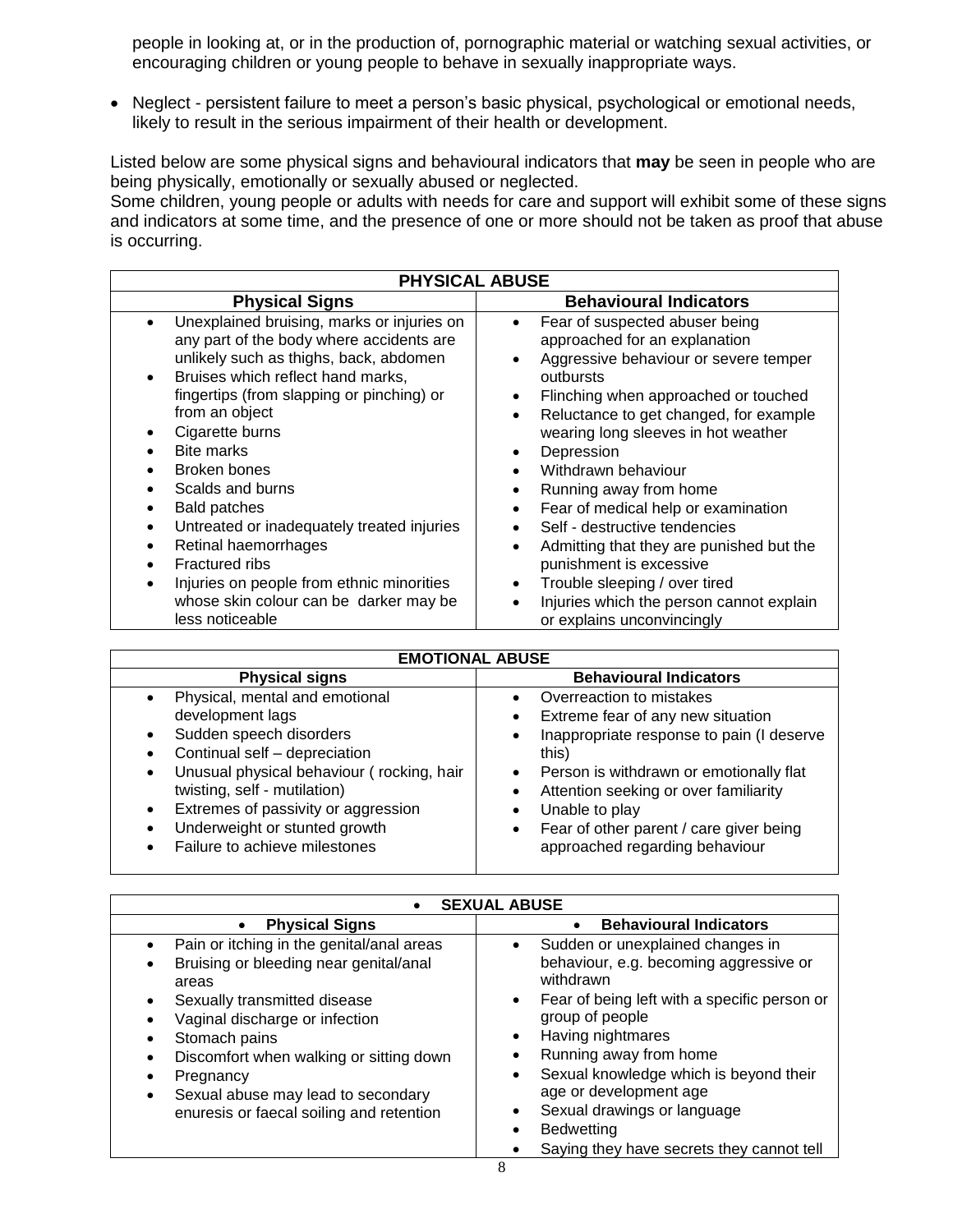| anyone about<br>Self-harm or mutilation, sometimes<br>leading to suicide attempts<br>Eating problems such as overeating or<br>anorexia |
|----------------------------------------------------------------------------------------------------------------------------------------|

| <b>NEGLECT</b>                                                                                                                                                                                                                                                                                                                                                                                                                                                                                                                                                                                                                                                                                        |                                                                                                                                                                                                                                                                                                                                                                                                                                                                                                                                                              |  |  |  |
|-------------------------------------------------------------------------------------------------------------------------------------------------------------------------------------------------------------------------------------------------------------------------------------------------------------------------------------------------------------------------------------------------------------------------------------------------------------------------------------------------------------------------------------------------------------------------------------------------------------------------------------------------------------------------------------------------------|--------------------------------------------------------------------------------------------------------------------------------------------------------------------------------------------------------------------------------------------------------------------------------------------------------------------------------------------------------------------------------------------------------------------------------------------------------------------------------------------------------------------------------------------------------------|--|--|--|
| <b>Physical Signs</b>                                                                                                                                                                                                                                                                                                                                                                                                                                                                                                                                                                                                                                                                                 | <b>Behavioural Indicators</b>                                                                                                                                                                                                                                                                                                                                                                                                                                                                                                                                |  |  |  |
| Constant hunger, sometimes stealing food<br>from others<br>Poor personal hygiene<br>Constant tiredness<br>Loss of weight, or being constantly<br>underweight<br>Untreated medical problems<br>Inappropriate dress for the conditions<br>Failure to thrive<br>Health problems associated with a lack of<br>basic facilities such as heating<br>Unusually severe but preventable physical<br>٠<br>conditions owing to lack of awareness of<br>preventative health care or failure to treat<br>minor health conditions<br>Neglect can also include failure to care for<br>the individual needs of the person<br>including any additional support the<br>person may need as a result of any<br>disability | Not requesting medical assistance and/or<br>failing to attend appointments<br>Having few friends<br>$\bullet$<br>Mentioning their being left alone<br>or<br>$\bullet$<br>unsupervised<br>No social relationships<br>$\bullet$<br>Compulsive scavenging<br>Destructive tendencies<br>Unexplained absence from school<br>bv<br>child or young person<br>Inappropriate caring responsibilities<br>$\bullet$<br>Craving attention<br>Difficult or challenging behaviour<br>$\bullet$<br>Delayed development and for a child or<br>young person failing at school |  |  |  |

- Financial abuse unauthorised or fraudulent obtaining or improper use of a person's money, property, goods or resources.
- Discriminatory abuse a person may be victimised, ridiculed or treated unfairly because something about them is different. This can include unreasonable or less favourable treatment due to a person's race, gender, age, disability, religion, sexuality, appearance or cultural background, values, beliefs or culture.
- Institutional abuse an organisation that supports children, young people or adults with needs for care and support imposing rigid and insensitive routines; poor practices embedded in systems, unskilled or untrained staff, intrusive or invasive interventions or an environment with inadequate privacy or physical comfort.

In addition to abuse and neglect, NNDC has a legal responsibility and duty to work individually and collectively with other organisations to safeguarding children, young people and adults with needs for care and support from other types of abuse including - Domestic Abuse and Violence, Honour Based Abuse, Female Genital Mutilation, Forced Marriage, Sexual Exploitation, Prevent (Government's Counter terrorism Strategy), Modern Slavery, Self-Neglect and Hoarding.

- Domestic violence and abuse defined as any incident or pattern of incidents or controlling coercive or threatening behaviour, violence or abuse between those aged 16 or over who are or have been intimate partners or family members regardless of gender or sexuality.
- Honour Based Abuse (HBA) violence and abuse in the name of honour, covering a variety of behaviours (including crimes), mainly but not exclusively against females, where the person is being punished by their family and/or community for a perceived transgression against the 'honour' of the family or community, or is required to undergo certain activities or procedures in 'honour' of the family.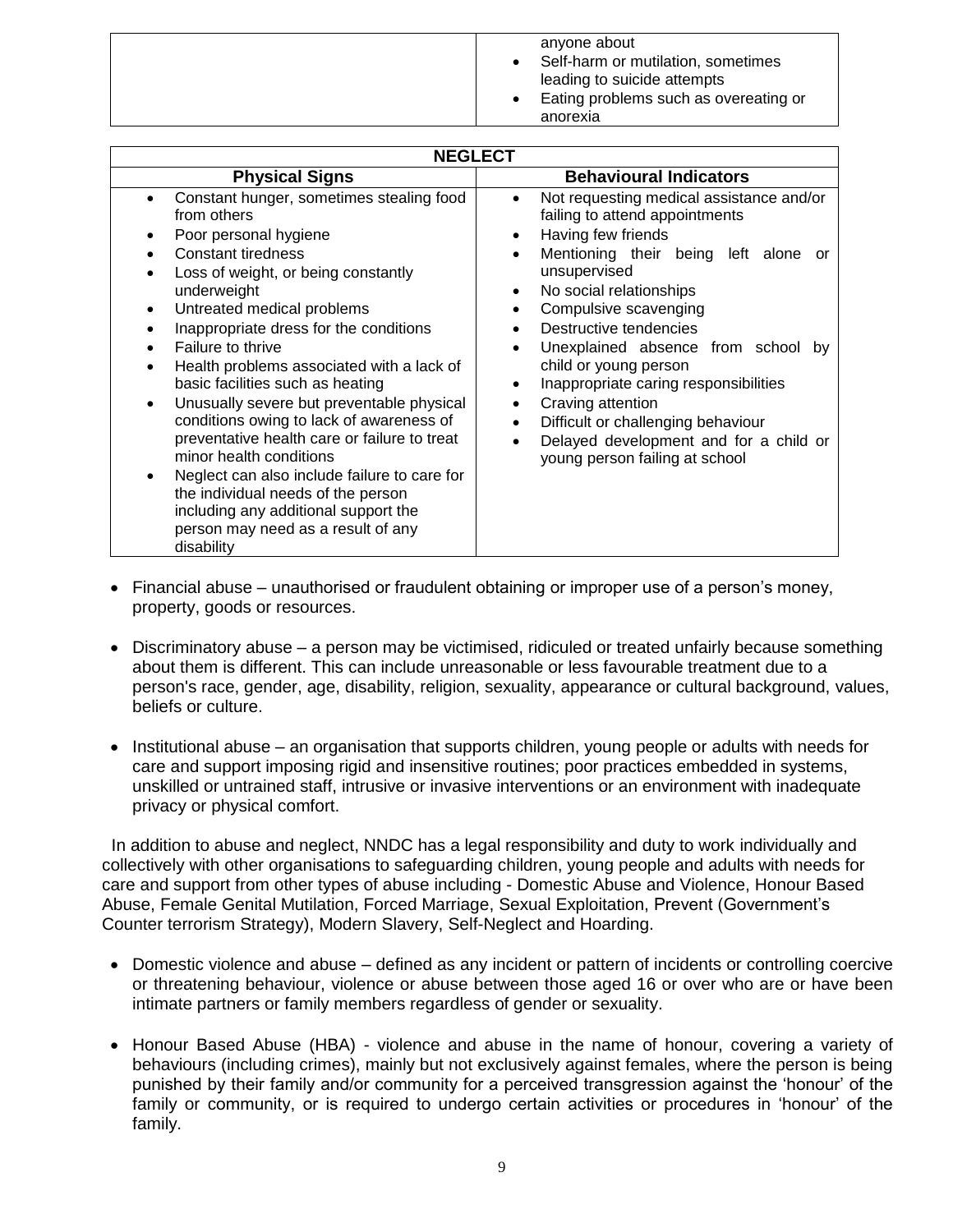- Female Genital Mutilation (FGM) is a collective term for illegal procedures which include the removal of part/all external female genitalia for cultural or other non-therapeutic reasons. The practice is not required by any religion. It is painful, medically unnecessary and has serious health consequences at the time it is carried out and in later life. The procedure is typically performed on girls of any age, but is also performed on new born girls and on young women before marriage/pregnancy. FGM may be practised illegally by doctors or traditional health workers in the UK, or girls may be taken abroad for the operation.
- Forced Marriage (FM) "is a marriage conducted without the valid consent of both parties, where duress is a factor"
- $\bullet$  Sexual Exploitation and Grooming sexual exploitation is illegal activity by people who have some form of power and control over children, young people or adults with needs for care and support and use it to sexually abuse them. It involves forcing or enticing them to take part in sexual activities whether or not they are aware of what is happening, including exploitative situations, contexts and relationships where they (or a third person or persons) receive 'something' (e.g. food, accommodation, drugs, alcohol, cigarettes, affection, gifts, money) as a result of performing, and/or others performing on them, sexual activities. Sexual exploitation can be a form of organised or complex abuse, involving a number of abusers and/or a number of people. Sexual exploitation can occur through use of technology without the person's immediate recognition, for example the persuasion to post sexual images on the internet/mobile phones with no immediate payment or gain. In all cases those exploiting have power over those involved by virtue of their age, gender, intellect, and physical strength and/or economic or other resources.

Grooming for sexual exploitation occurs when someone builds an emotional connection and gains the trust of a child, young person or adult with needs for care and support for the purposes of sexual abuse or exploitation. Groomers then exploit the relationship by isolating them from friends or family and making the individual feel dependent on them. They will use power or control to make someone believe they have no choice but to do what they want. Groomers may introduce 'secrets' as a way to control or frighten the individual. Sometimes they will blackmail the person, or make them feel ashamed or guilty, to stop them telling anyone.

 Prevent – Section 26 of the Counter Terrorism and Security Act 2015 places a new duty of local authorities including district councils to have "due regard to the need to prevent people from being drawn into terrorism".

The PREVENT Strategy has three objectives, to:

- 1. Respond to the ideological challenge of terrorism and the threat from those who promote it.
- 2. Prevent people from being drawn into terrorism and ensure that they are given appropriate advice and support.
- 3. Work with sectors and institutions where there are risks of radicalisation that we need to address.

Grooming for Radicalisation is a process where a person, often from a vulnerable background begins to adopt extreme political, religious, or social view(s) and through these - engage in extremist activity. Their views will often be formed through misguidance, misunderstanding, jealousy, anger, a 'sense of injustice', resentment or fear.

- Modern Slavery (Human Trafficking) involves the recruitment, transportation, transfer, harbouring or receipt of people who, with the threat or use of force, coercion, abduction, abuse of power or deception are exploited for the purposes of prostitution, forced labour, slavery or other similar practices. Victims are trafficked all over the world, including in and around the UK.
- Self-neglect and hoarding self neglect can be described as the failure or refusal of a person to provide themselves with adequate food, water, clothing, shelter, hygiene, medication or ensure their own personal safety. Hoarding occurs when a person experiences distress and is unable to discard or part with things because of a perceived need to save them. Excessive accumulation of items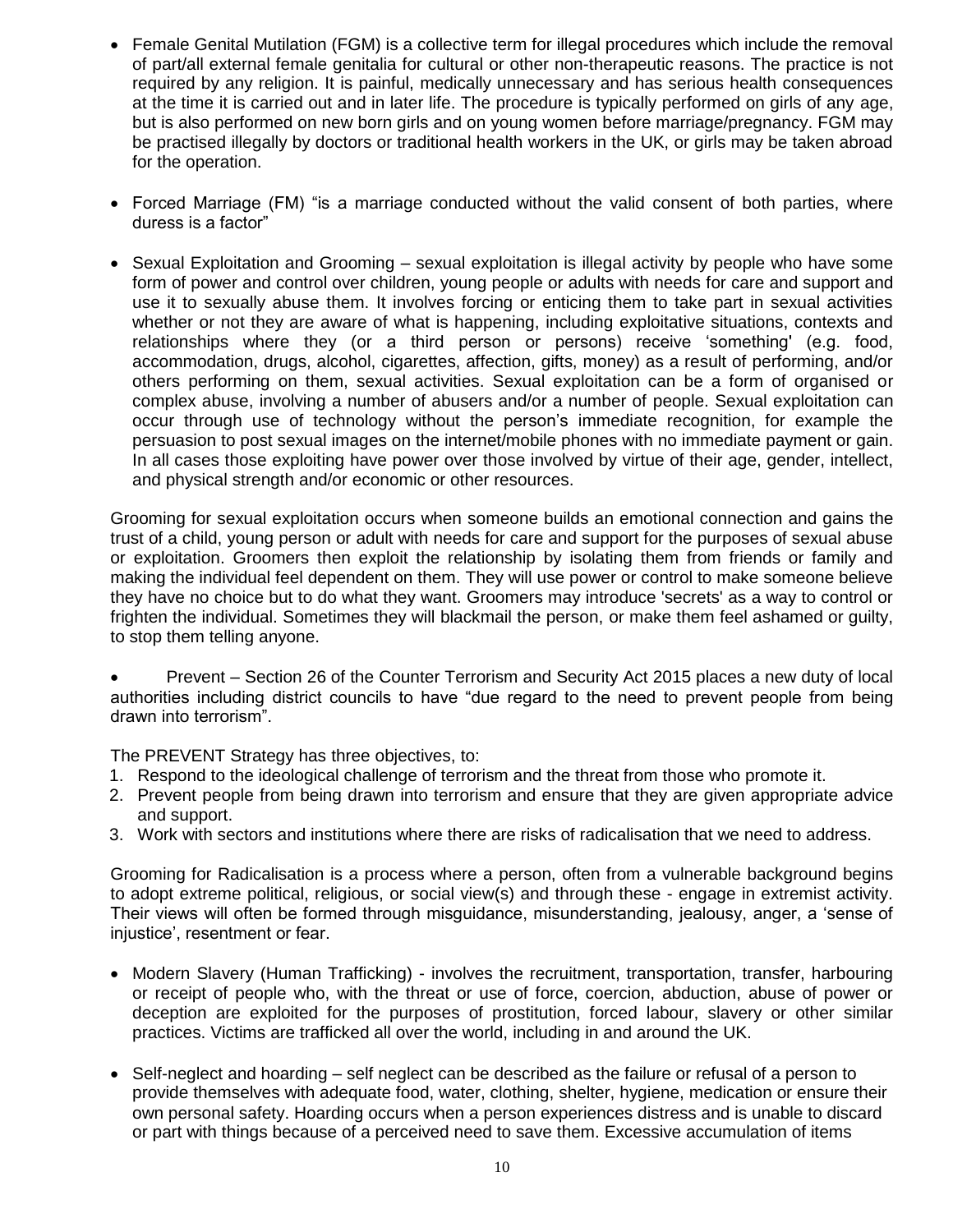occurs. Commonly hoarded items include paper, plastic bags, food, clothing, household goods and supplies. Excessive hoarding can increase fire risk within a property and also if the hoarding involves putrescible material there is a risk of infestation.

Self – neglect and hoarding may be a safeguarding issue for children, young people and adults with needs for care and support if their health and wellbeing or safety is seriously compromised.

#### **8. Responding to safeguarding concerns, allegations and disclosures**

Staff, elected Members and contractors **must** report a safeguarding concern, alleged or suspected abuse when:

- They have or are made aware of a safeguarding concern about a child, young person or adult with needs for care and support
- A child, young person or adult with needs for care and support discloses a safeguarding concern or makes an allegation of abuse to them
- They have or are made aware of a safeguarding allegation or concern which involves an employee, elected Member or contractor
- They have or are made aware of a safeguarding allegation or concern which involves any other person

#### **9. Specific Response Procedures**

Staff, elected Members and contractors who have or are made aware of a safeguarding concern, alleged or suspected abuse should:

- If they believe a child, young person or adult with needs for care and support is at **immediate or imminent risk of harm** call 999 and ask for the Police. The Designated Safeguarding Officer should be advised of the situation as soon as possible. Contact Sonia Shuter – Tel: 01263 516173, email [Sonia.Shuter@north-norfolk.gcsx.gov.uk](mailto:Sonia.Shuter@north-norfolk.gcsx.gov.uk) or Lisa Grice – Tel: 01263 516164 email [Lisa.Grice@north](mailto:Lisa.Grice@north-norfolk.gcsx.gov.uk)[norfolk.gcsx.gov.uk](mailto:Lisa.Grice@north-norfolk.gcsx.gov.uk)
- If they have or are made aware of any other safeguarding concerns in respect of a child, young persons or adult with needs for care and support including safeguarding allegations or concerns which involve an employee, elected Member, contractor or any other person, NNDC's Designated Officer(s) should be contacted for advice and support in making a Safeguarding Referral.
	- When the Designated Officer(s) are unavailable phone Norfolk County Council on 0344 800 8020 (24 hours) and ask for the Multi Agency Safeguarding Hub (MASH) stating that you have a safeguarding concern and would like to make a referral about a child, young person or adult with needs for care and support:
	- When a safeguarding concern relates to a child or young person an [NSCB1 Referral Form](http://www.north-norfolk.gov.uk/safeguarding/NSCB1.pdf) should be completed and sent to the MASH within 24 hours of a telephone referral by email to [mash@norfolk.gcsx.gov.uk.](mailto:mash@norfolk.gcsx.gov.uk)
	- When a safeguarding concern relates to an adult with needs for care and support a Norfolk [Safeguarding Adults Referral Checklist](http://www.google.co.uk/url?sa=t&rct=j&q=&esrc=s&source=web&cd=2&ved=0ahUKEwjOgN2HqP3PAhWpLsAKHf8kCqwQFggjMAE&url=http%3A%2F%2Fwww.norfolksafeguardingadultsboard.info%2Fassets%2FUploads%2FReferrers-Checklist-Append-A.doc&usg=AFQjCNF9U25XGSmWMQrM5qvFSW1Srch0WQ) should be used to help ensure that all of the information required by the MASH is collected.
	- When a safeguarding concern relates to PREVENT a [Person Vulnerable to Radicalisation](Person%20Vulnerable%20to%20Radicalisation%20Referal%20Form.docx)  [Referal Form.docx](Person%20Vulnerable%20to%20Radicalisation%20Referal%20Form.docx) (VTR) should be completed and sent to the MASH [mash@norfolk.gcsx.gov.uk](mailto:mash@norfolk.gcsx.gov.uk)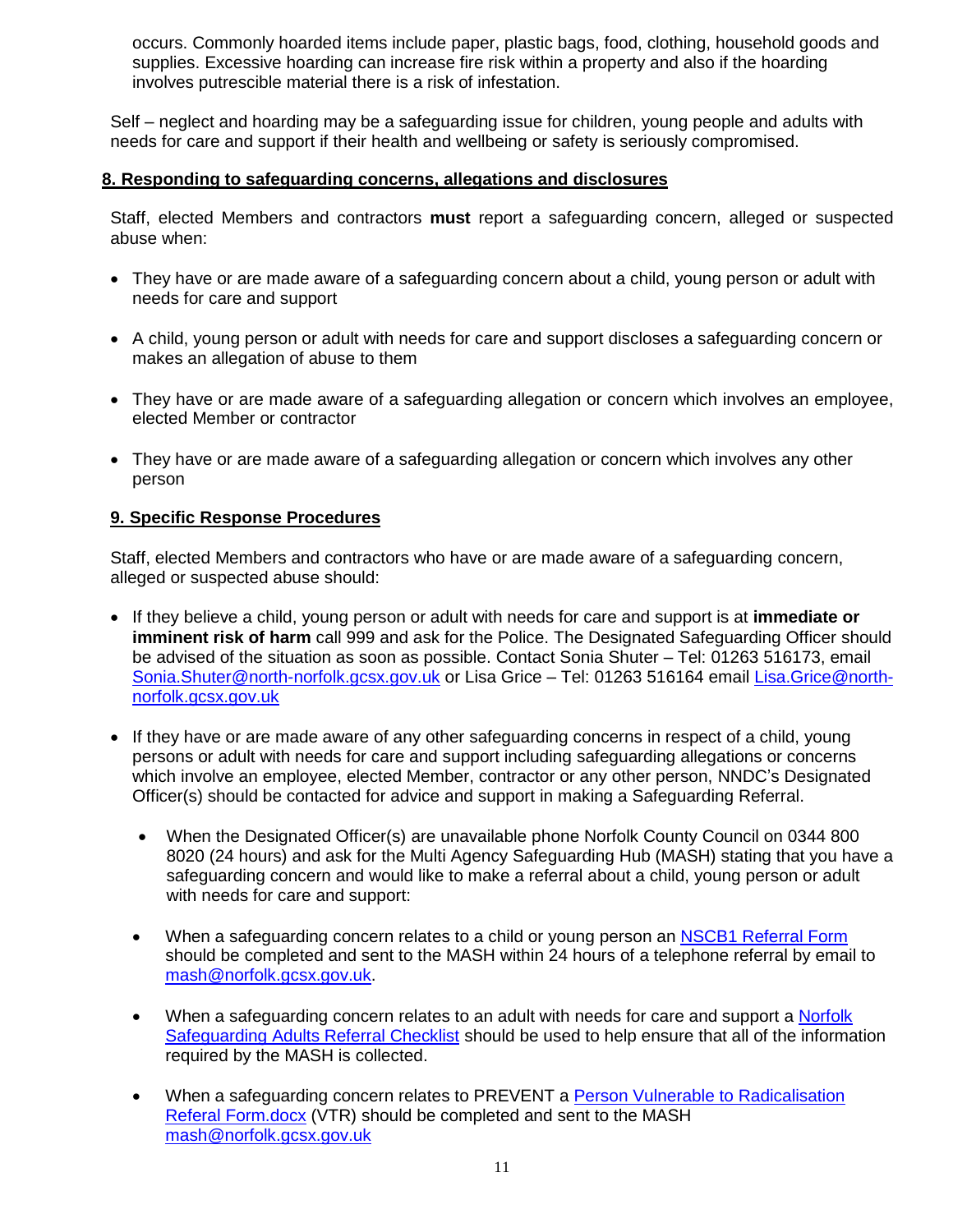To comply with safeguarding guidance, and to enable effective coordination, monitoring and reporting all safeguarding referrals made to the police or MASH by phone, email or following completion of an NSCB1 or VTR must be reported to NNDC's Designated Safeguarding Officer.

#### 9.1 Responding to a child, young person or adult with needs for care and support disclosing a safeguarding concern or making an allegation of abuse

Children, young people and adults with needs for care and support are more likely to disclose a safeguarding concern or making an allegation of abuse to people they trust and with whom they feel safe. By listening and taking seriously what the person is saying, you are already helping the situation. The following points are a guide to help you respond appropriately.

- Stay calm.
- Listen carefully to what is said.
- Find an appropriate early opportunity to explain that the information will need to be shared with other people and organisations – do not promise to keep secrets.
- Allow the person to continue at their own pace.
- Ask questions for clarification only, and at all times avoid asking questions that suggest a particular answer.
- Reassure the person that they have done the right thing in telling you.
- Tell them what you will do next and with whom the information will be shared.
- Record all the details that you are aware of and what was said using the person's own words, as soon as possible. The record should include:
	- $\triangleright$  The date and time.
	- $\triangleright$  The person's name, address and date of birth.
	- $\triangleright$  The nature of the allegation.
	- $\triangleright$  A description of any visible injuries.
	- $\triangleright$  Your observations e.g. a description of the person's behaviour, physical and emotional state.
	- $\triangleright$  Exactly what the person said and what you said. Record the person's account of what has happened as close as possible.
	- $\triangleright$  Any action you took as a result of your concerns e.g. who you spoke to and resulting actions. Include names, addresses and telephone numbers.
	- $\triangleright$  Sign and date what you have recorded.
- Follow the appropriate Specific Response Procedure

#### 9.2 Responding to safeguarding allegations or concerns involving an employee, elected Member, contractor or any other person.

The previously identified Specific Response and disclosure Procedures must be followed if there is an allegation or concern that an employee, elected member or contractor in connection with their employment or elected capacity or any other person has within the context of the safeguarding themes previously identified in Section 5:

- Behaved in a way that has harmed a child, young person or adult with needs for care and support
- Possibly committed a criminal offence against or related to a child, young person or adult with needs for care and support
- Behaved towards child, young person or adult with needs for care and support in a way that indicates they may pose a safeguarding risk to them

In addition to those identified within the Specific Response Procedures, if a safeguarding allegation or concern relates to an employee, elected Member or contractor, a member of the Corporate Leadership Team Tel: 01263 516000 email [CLT@north-norfolk.gov.uk](mailto:CLT@north-norfolk.gov.uk) and the HR Manager must be notified of the allegation or concern as soon as possible.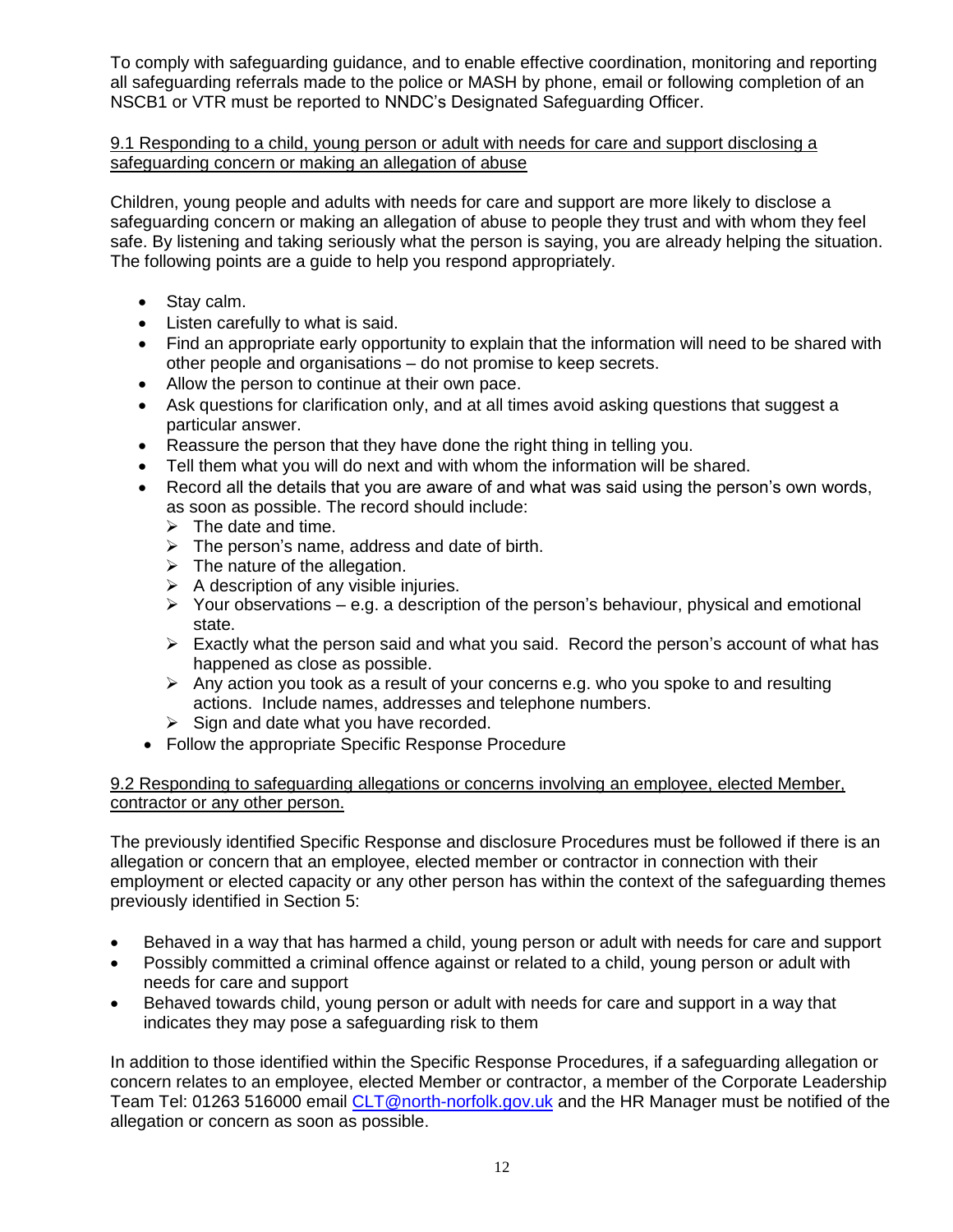In addition to assisting with any external investigations, North Norfolk District Council will respond to the situation in accordance with relevant internal policies and procedures, this could include contacting the Local Authority Designated Officer.

#### 9.3 Local Authority Designated Officer (LADO)

LADO's work in Children's Services, their role is to be involved in the management and oversight of allegations against people who work with children and young people. They are not responsible for undertaking investigations but they can provide advice and guidance to employers and voluntary organisations. The LADO will be contacted by NNDC in all situations where it is alleged that a person who works with children or young people has:

- Behaved in a way that has harmed or may have harmed a child or young person
- Possibly committed a criminal offence against children or related to a child or young person
- Behaved towards a child, children or young people in a way that indicates they are unsuitable to work with children

It can be difficult experience for staff if safeguarding allegations are made against them. The LADO can support staff whilst the allegations are investigated. They are able to:

- Manage and oversee individual cases
- Provide advice and quidance
- Liaise with the Police and other agencies
- Monitor progress
- Independently scrutinise

If you are concerned that the Council's response in relation to a reported safeguarding concern has not been taken in accordance with written procedures please contact a member of the Corporate Leadership Team.

#### **10. Confidentiality**

It is extremely important that:

- A child, young person or adult with needs for care and support who discloses a safeguarding concern or allegation of abuse is advised that a safeguarding referral has to be made and information shared with relevant people / organisations. Do not promise to keep the information secret or confidential.
- In the case of a safeguarding concern or allegation relating to a child or young person, the person with parental responsibility must be advised that NNDC has a legal duty to make a safeguarding referral unless this would increase the risk of harm to the child or young person.
- Safeguarding allegations or concerns must not be discussed with anyone other than identified officers or organisations. Any breach of confidentiality could be damaging to the child, young person or adult with needs for care and support, their families and any formal safeguarding investigations.

Any individual under suspicion has the right to be notified about the cause for concern. This is likely to be done by the Police or the MASH. It is important that the timing of this does not prejudice the investigation.

Employees and elected Members against whom a safeguarding allegation or concern is raised will be supported by the Council in accordance with relevant policies and procedures. They will have the right to consult with a trade union representative, solicitor or other recognised legal advisor.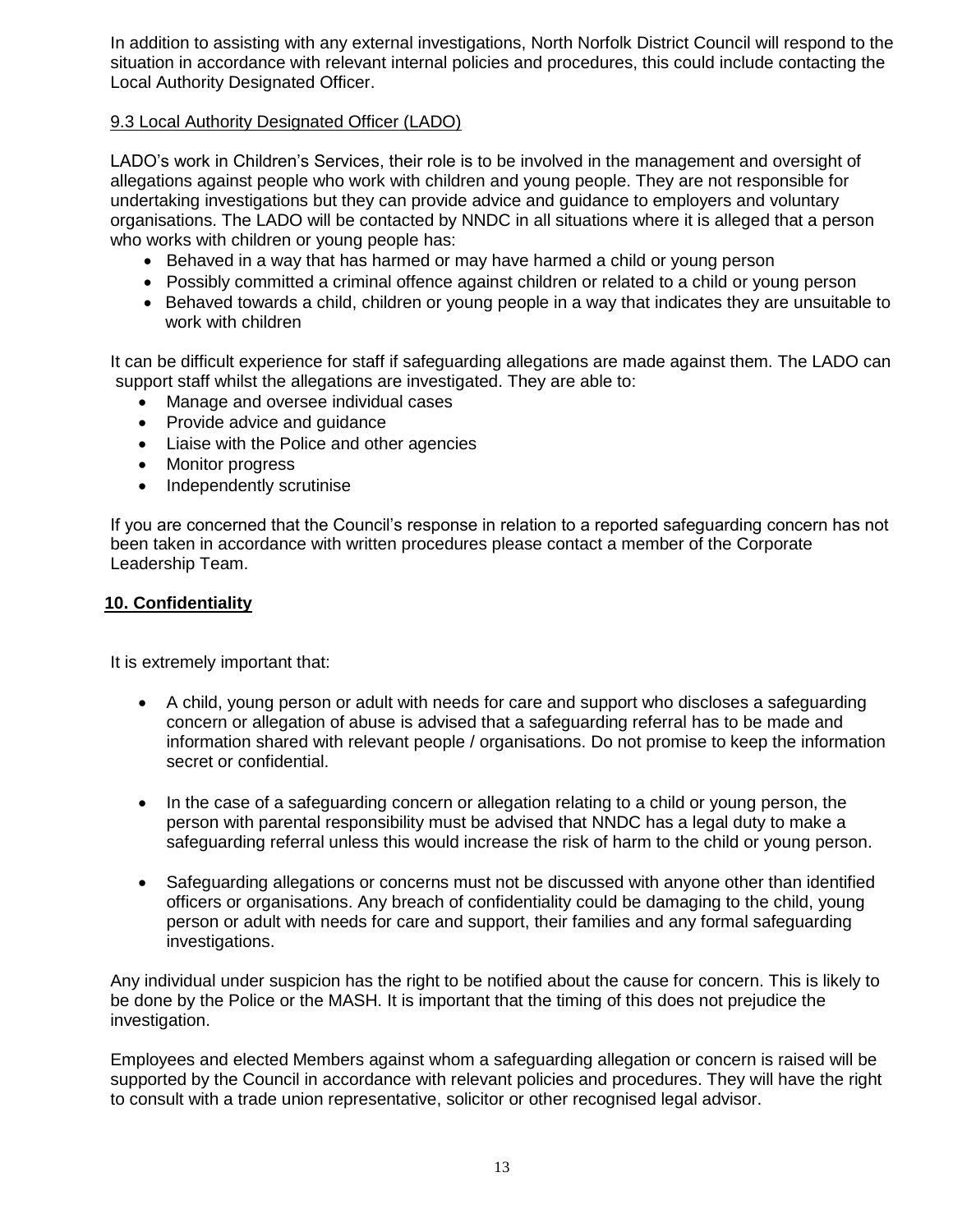All copies of NSCB1 forms and safeguarding referral information must be sent to the designated officer to be stored electronically in a secure location to ensure confidentiality.

Safeguarding documentation in relation to an employee or elected Member against whom a safeguarding concern or allegation has been made will be stored securely by HR in accordance with NNDC's Data protection Policy

If as a result of a safeguarding concern or allegation enquiries arise from the public or any branch of the media they must be directed to a relevant Council spokesperson. Staff and elected members must not make any comments regarding the situation and should be advised who the Council spokesperson will be.

#### **11. Recruitment and employment of officers and contracted services**

North Norfolk District Council will adhere to the [Norfolk Safer Recruitment Guidance](http://www.norfolklscb.org/wp-content/uploads/2015/04/Safer-Recruitment-Guidance-2013.pdf) which sets out best practice to ensure that employees whose job role involves working with children, young people or adults with needs for care and support are safe and qualified to do so.

#### 11.1 Use of contractors

The Council will adopt suitable procurement procedures to ensure that any contractor or sub-contractor (including consultants), engaged by the Council in areas where workers are likely to come into contact with children, should have its own equivalent Child Protection Policy or failing this, must comply with the terms of this policy:

- The Council will make reference to the policy in any invitation to contractors. Either a copy of the policy will be included in tender or negotiation documents or prospective contractors will be invited to view the policy before submission of their offer.
- If contractor has its own policy, the Council will obtain a copy and check that it is equivalent to its own. In the case of any ambiguities or differences the Council will require that the contractor gives its written agreement to comply with the Council's policy before acceptance of any offer or before entering into any agreement.

The Council will further adopt suitable procedures to ensure that any contractor or sub-contractor complies with the requirements of this policy:

- The contractor's failure to comply with the policy will be included as a breach of contract within contract or sub-contract terms and conditions.
- The contractor's compliance with the policy will be an agenda item at regular progress or performance meetings.
- Failure to comply with the policy will be a breach of contract and a default notice or an improvement notice will be served on the contractor.
- In the case of a serious failure or repeated failures to comply with the policy the Council will terminate its contract or agreement with the contractor.

#### **12. Good practice for officers and elected Members**

The following guidelines, whilst not exhaustive identifies good practice for officers, elected Members and contractors while working or engaging with children, young people and adults with needs for care and support. They also identify practical actions that officers, elected members and contractors should take to help protect themselves and reduce the likelihood of safeguarding allegations being made again them. They will be particularly relevant to officers who works involves regular contact with children, young people and adults with needs for care and support such as sports and countryside officers.

 A Parental Consent Form (Appendix C) should be completed before children and young people participate in activities and events organised by or on NNDC's behalf.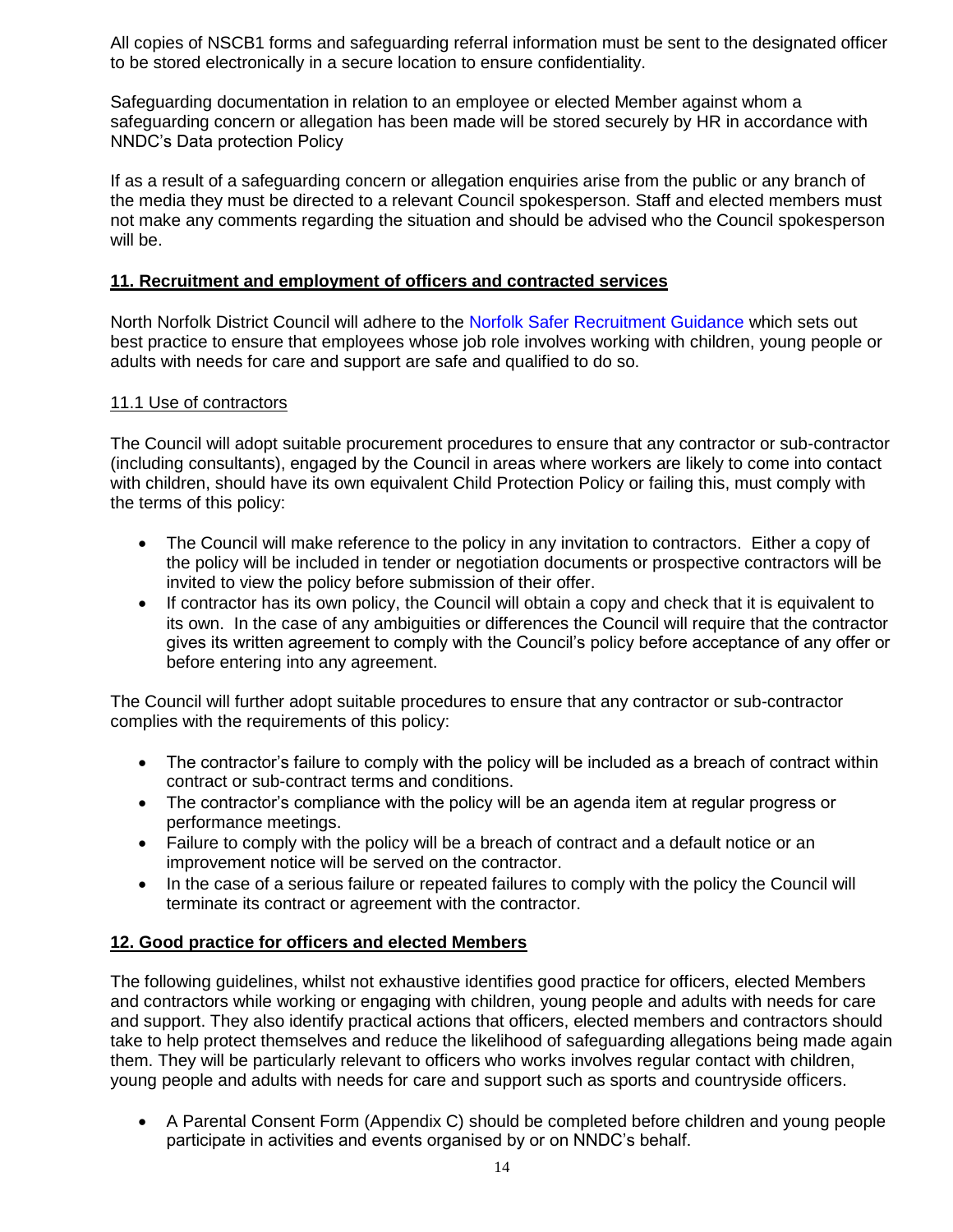- Always work openly, avoid situations where an officer or elected member and an individual child, young person or adult with needs for care and support are alone or unobserved.
- Respect the child, young person or adult with needs for care and support and provide a safe and positive environment. If any form of physical contact is required it should be provided openly and according to appropriate guidelines, i.e. National Governing Body of Sport **Guidelines**
- If supervision in changing rooms or similar environments is required, officers should work in pairs and never enter opposite sex changing rooms.
- With mixed groups, supervision should be by a male and female officer where possible.
- Officers and elected Members must respect the rights, dignity and worth of every person and treat everyone equally within the context of the activity.
- Secure parental consent (Appendix C) in writing to act *in loco parentis,* if the need arises to give permission for the administration of emergency first aid and / or other medical treatment. This must only be carried out by a person qualified to do so.
- Service Managers and those with parental responsibility must be informed of any incident at the earliest opportunity.
- If a child, young person or adult with needs for care and support is accidentally injured as the result of an officers or elected members actions, seems distressed in any way, appears to be sexually aroused, misunderstands or misinterprets something that has been done or said, the incidents should be reported verbally as soon as possible to the relevant service manager and a written report / incident form completed.

Officers and elected members should not:

- Spend time with children, young people or adults with needs for care and support alone and away from others.
- Take children, young people or adults with needs for care and support alone on a car journey.
- Take children, young people or adults with needs for care and support to your home where they will be alone with you.
- Arrange to meet children, young people or adults with needs for care and support outside an organised activity or service.

If any of these situations are unavoidable, officers should ensure they only occur with the full prior knowledge and consent of the relevant service manager and the person with parental responsibility for the child, young person or adult with needs for care and support.

Officers and elected Members must **never**:

- Participate in rough physical or sexually provocative games.
- Allow or engage in inappropriate touching of any form.
- Allow children, young people or adults with needs for care and support to use inappropriate language unchallenged, or use it yourself.
- Make sexually suggestive comments about a child, young person or adult with needs for care and support, even in fun.
- Do things of a personal nature for children, young people or adults with needs for care and support that they can do for themselves, e.g. assist with changing.
- Enter areas designated only for the opposite sex.

#### **13. Guidance of use of photographic and video equipment**

Unfortunately, some people use activities and events for children, young people or adults with needs for care and support as an opportunity to take inappropriate photographs, mobile phone pictures or video footage. Officers and elected members should be vigilant at all times. If there are concerns about a person using cameras, videos or other image recording equipment such as a mobile phone or tablet at events or activities organised by North Norfolk District Council which involve children and young they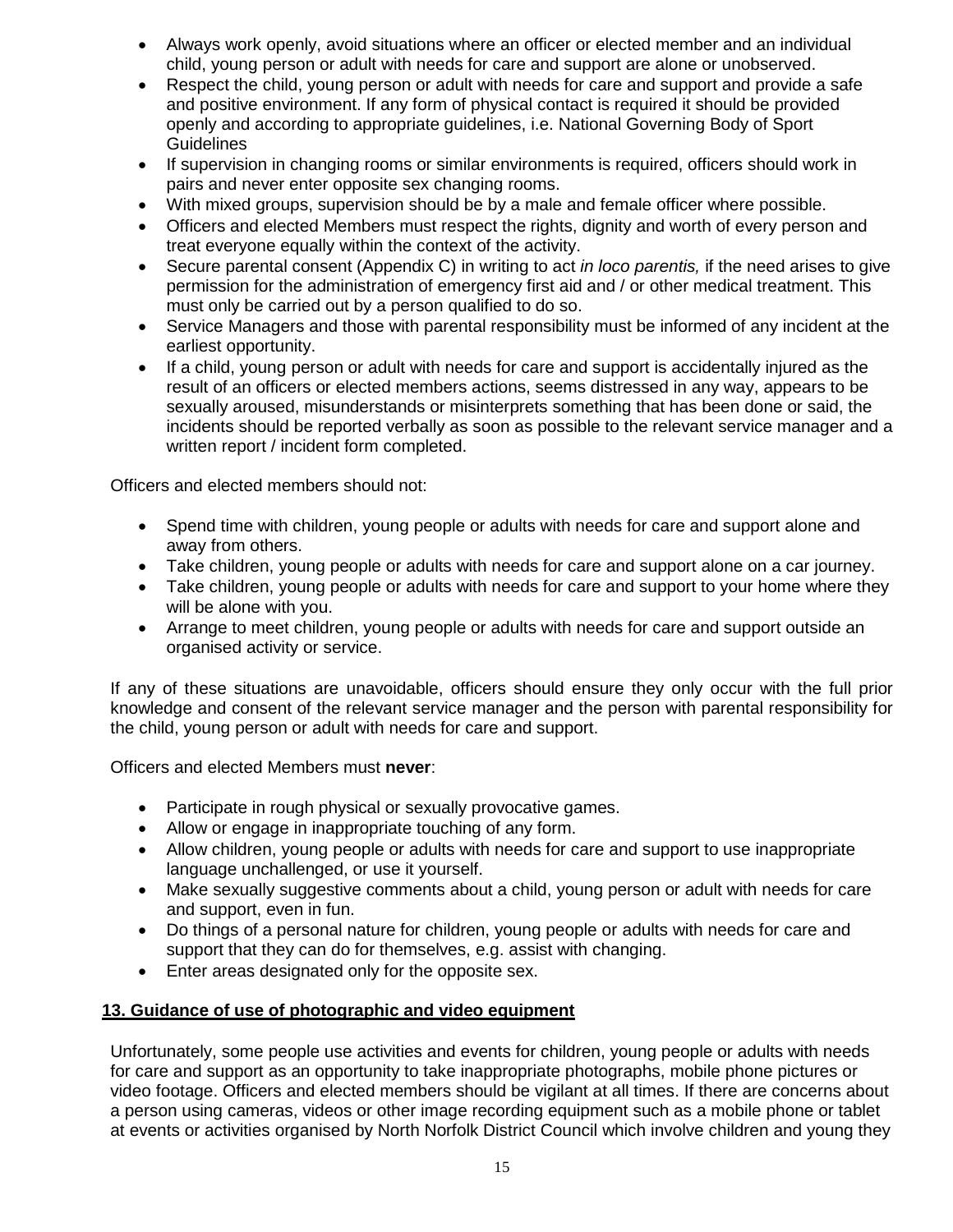should be asked to complete a Consent Form for the use of Cameras and other Image Recorders, including mobile phones (see Appendix D).

When commissioning professional photographers or inviting the press to cover Council services, events and activities you must ensure that you make the Councils expectations clear in relation to child protection.

- $\triangleright$  Check credentials of any photographers and organisations present.
- $\triangleright$  Ensure identification is worn at all times, if they do not have their own provide it.
- $\triangleright$  Do not allow unsupervised access by photographers or cameramen commissioned by the Council to children or young people or one to one photographic sessions.
- $\triangleright$  Do not allow photographic sessions outside of the activities or services
- $\triangleright$  Parents must be informed that photographs of their child or young person may be taken during Council services, activities or events, and parental consent forms need to be signed agreeing to this.(see Appendix D).
- $\triangleright$  The credentials of any other organisations who may ask to use photographs which have been commissioned by the Council will be checked. Parents will be contacted and permission sought prior to photographs being released.
- $\triangleright$  It is recommended that the names of children or young people should not be used in photographs or video footage, unless with the express permission of the child or young person's parent.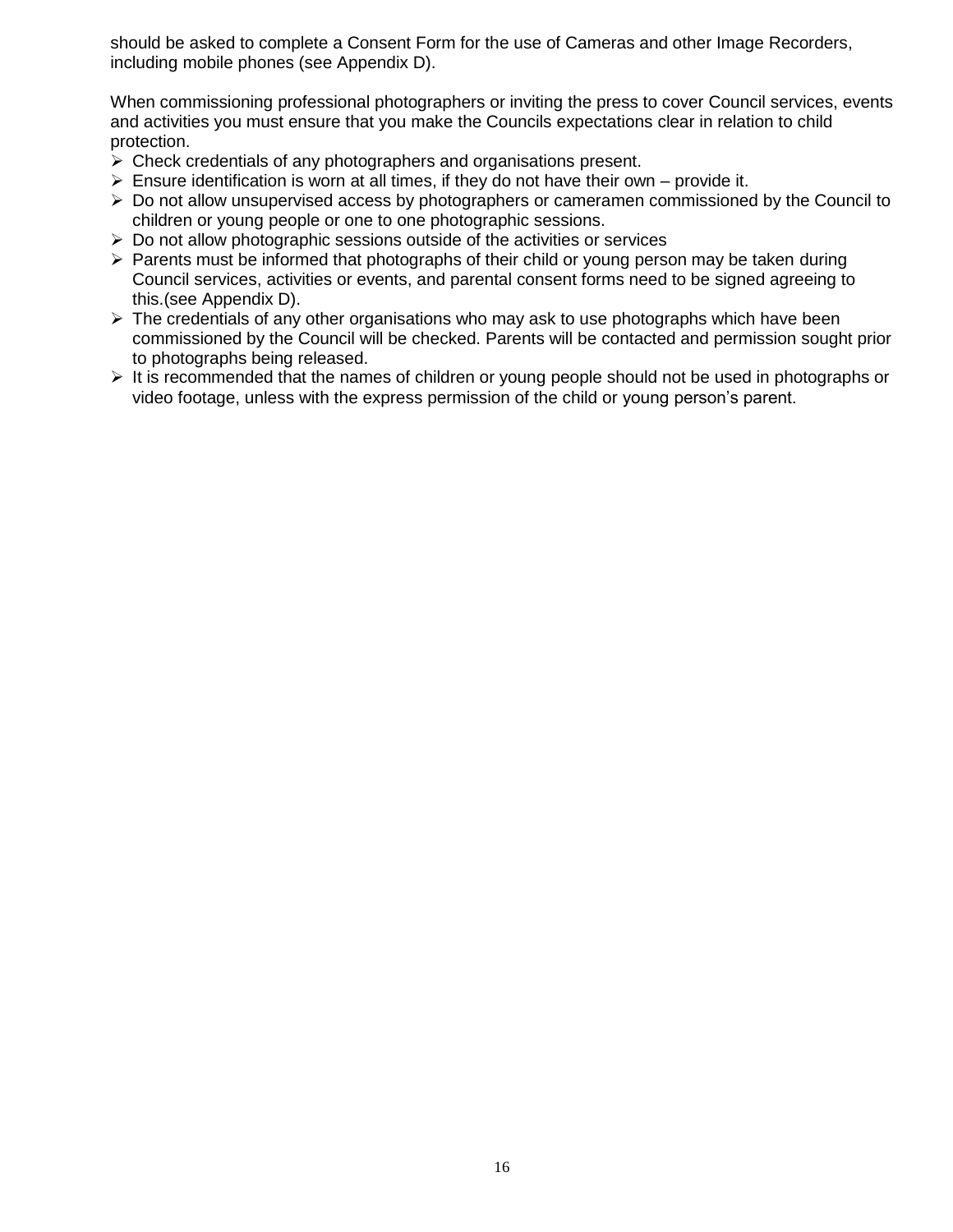#### **Appendix A**

## **Legislation and Guidance**

#### **Legislation**

- [Children Act 2004](http://www.legislation.gov.uk/ukpga/2004/31/contents)
- [Working Together to Safeguard Children 2015](https://www.gov.uk/government/publications/working-together-to-safeguard-children--2)
- [The Care Act 2014](http://www.legislation.gov.uk/ukpga/2014/23/contents/enacted)
- [The Counter Terrorism and Security Act 2015](http://www.legislation.gov.uk/ukpga/2015/6/contents)
- [The Equality Act 2010](http://www.legislation.gov.uk/ukpga/2010/15/contents)
- [The Modern Slavery Act 2015](http://www.legislation.gov.uk/ukpga/2015/30/contents/enacted)
- [The Serious Crime Act 2015](http://www.legislation.gov.uk/ukpga/2015/9/contents/enacted)

#### **Guidance**

- **[Working Together to Safeguard Children 2015](https://www.gov.uk/government/publications/working-together-to-safeguard-children--2)**
- **[Norfolk Local Safeguarding Children Board \(NSCB\)](http://www.norfolklscb.org/)**
- **[The Norfolk Theshold Guidance 2016 \(NSCB\)](file:///C:/Users/Alex.Higgs/AppData/Local/Microsoft/Windows/Temporary%20Internet%20Files/Content.Outlook/NSCB%20-%20Norfolk%20Theshold%20Guidance%202016.pdf)**
- **Information Sharing - [Advice for Practitioners](http://www.norfolklscb.org/wp-content/uploads/2015/04/Information_sharing_advice_safeguarding_practitioners-2015.pdf)**
- [Norfolk Safeguarding Adults Board \(NSAB\)](http://www.norfolksafeguardingadultsboard.info/)
- [Self-neglect-and-hoarding-Strategy \(NSAB\) 2016](file:///C:/Users/Alex.Higgs/AppData/Local/Microsoft/Windows/Temporary%20Internet%20Files/Content.Outlook/NSAB-Self-neglect-and-hoarding-Strategy-AUGUST2016-FINAL.pdf)
- [Norfolk Safer Recruitment Guidance 2013 \(NSCB\)](http://www.norfolklscb.org/wp-content/uploads/2015/04/Safer-Recruitment-Guidance-2013.pdf)
- [LADO Consultation and Referral Guidance -](http://www.norfolklscb.org/lado-consultation-and-referral-guidance/) Norfolk Safeguarding Children Board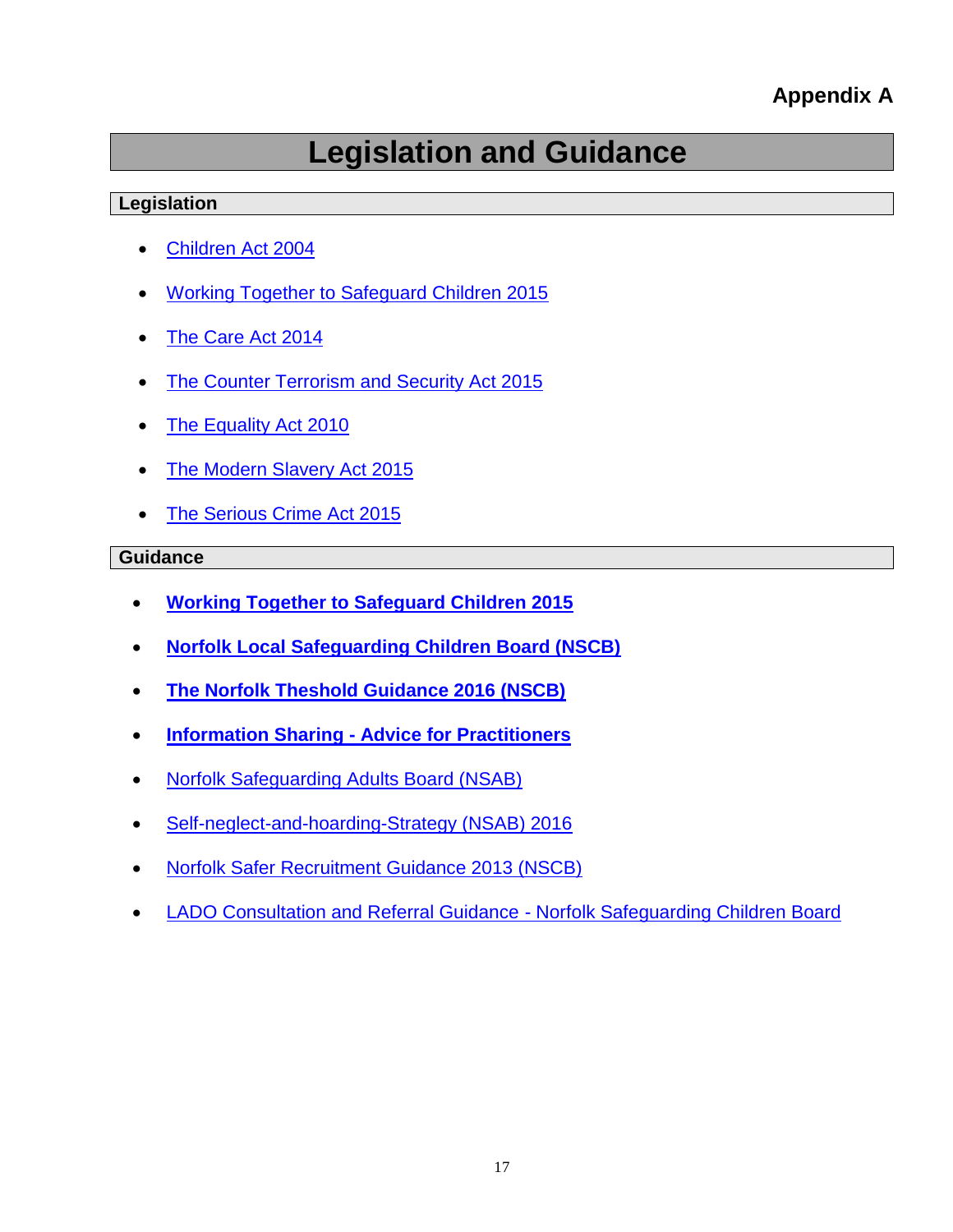### **Useful Contacts**

- [Norfolk Multi Agency Safeguarding Hub \(MASH\)](https://csapps.norfolk.gov.uk/csshared/ecourier2/fileoutput.asp?id=14224) Tel: Customer Service Team 0344 800 8020 or direct dial 01603 276151 Email: [MASHSupervisors@norfolk.pnn.police.uk](mailto:MASHSupervisors@norfolk.pnn.police.uk)
- **Norfolk Constabulary (Police)** In an emergency phone or text 999 Non emergency phone 101
- **Norfolk Local Safeguarding Children Board** County Hall, Room 60, Martineau lane, Norwich, NR1 2DH Tel: 01603 223409 Email: [nscb@norfolk.gov.uk](mailto:nscb@norfolk.gov.uk)
- **Norfolk Local Safeguarding Adults Board** County Hall, 8th Floor, Martineau lane, Norwich, NR1 2DH Tel: 0344 800 8020 Email [nsabchair@norfolk.gov.uk](mailto:nsabchair@norfolk.gov.uk)
- **Norfolk Local Authority Designated Officer** Tel 01603 223473.Email [LADO@norfolk.gov.uk](mailto:LADO@norfolk.gov.uk) nscb@norfolk.gov.uk
- **North Norfolk Early Help Hub** NNDC, Holt Road, Cromer NR27 9EN. Tel: 01263 739004 Email [NorthNorfolkHelpHub@north-norfolk.gov.uk](mailto:NorthNorfolkHelpHub@north-norfolk.gov.uk)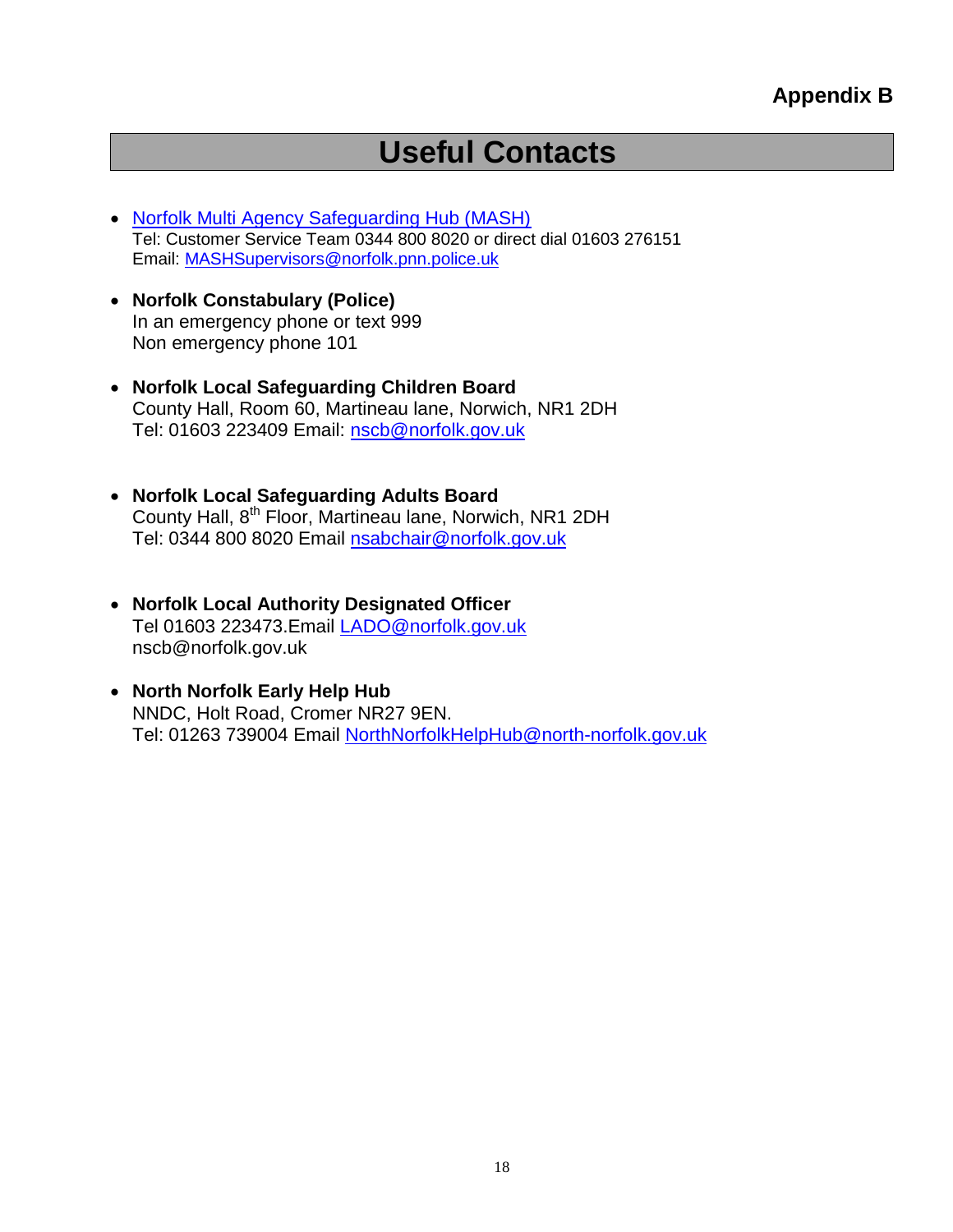| <b>Consent Form</b>                                                                                                                                                                                                                                                                                                                                                                                                                                                                                                                                                                                                                                                                                                                                                                            |  |  |  |  |
|------------------------------------------------------------------------------------------------------------------------------------------------------------------------------------------------------------------------------------------------------------------------------------------------------------------------------------------------------------------------------------------------------------------------------------------------------------------------------------------------------------------------------------------------------------------------------------------------------------------------------------------------------------------------------------------------------------------------------------------------------------------------------------------------|--|--|--|--|
| All information will be treated in strict confidence                                                                                                                                                                                                                                                                                                                                                                                                                                                                                                                                                                                                                                                                                                                                           |  |  |  |  |
| Please use block capitals and print clearly                                                                                                                                                                                                                                                                                                                                                                                                                                                                                                                                                                                                                                                                                                                                                    |  |  |  |  |
|                                                                                                                                                                                                                                                                                                                                                                                                                                                                                                                                                                                                                                                                                                                                                                                                |  |  |  |  |
|                                                                                                                                                                                                                                                                                                                                                                                                                                                                                                                                                                                                                                                                                                                                                                                                |  |  |  |  |
|                                                                                                                                                                                                                                                                                                                                                                                                                                                                                                                                                                                                                                                                                                                                                                                                |  |  |  |  |
|                                                                                                                                                                                                                                                                                                                                                                                                                                                                                                                                                                                                                                                                                                                                                                                                |  |  |  |  |
| Home Telephone Number: ____________________________Mobile Telephone Number: ________________                                                                                                                                                                                                                                                                                                                                                                                                                                                                                                                                                                                                                                                                                                   |  |  |  |  |
|                                                                                                                                                                                                                                                                                                                                                                                                                                                                                                                                                                                                                                                                                                                                                                                                |  |  |  |  |
| I confirm that my son/daughter is in good health and I give consent for my son/daughter to participate<br>in the above event/activity.<br>I consent to any emergency treatment required by my son/daughter during the course of the<br>event/activity<br>I give consent for my son/daughter to be photographed during the course of the above event/activity<br>and I consent to the photographs being used by North Norfolk District Council for bona fide<br>promotional purposes. This also includes the use on the World Wide Web (internet). Images and<br>caption details will be stored electronically and may be used for promotional purposes by the Council<br>in the future.<br>The information you provide will be used in accordance with the Data Protection Act 1998, to ensure |  |  |  |  |
| the safety of all participants and may be shared with other people/organisations involved in the<br>delivery of the above event/activity, if appropriate. By signing this form you are consenting to the<br>Council using the information, which you have supplied in the manner stated above.                                                                                                                                                                                                                                                                                                                                                                                                                                                                                                 |  |  |  |  |
|                                                                                                                                                                                                                                                                                                                                                                                                                                                                                                                                                                                                                                                                                                                                                                                                |  |  |  |  |
|                                                                                                                                                                                                                                                                                                                                                                                                                                                                                                                                                                                                                                                                                                                                                                                                |  |  |  |  |
|                                                                                                                                                                                                                                                                                                                                                                                                                                                                                                                                                                                                                                                                                                                                                                                                |  |  |  |  |